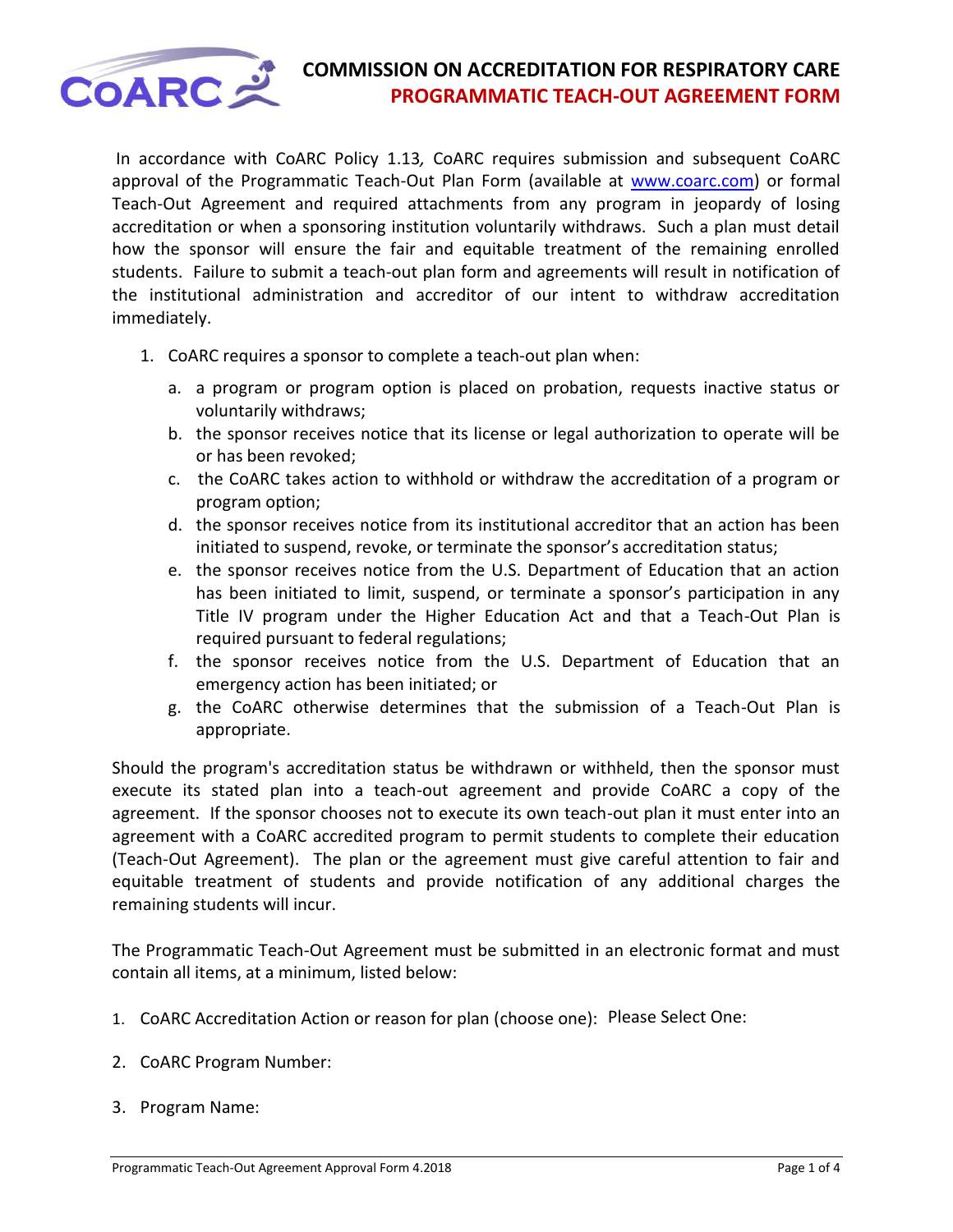

### **COARCE COMMISSION ON ACCREDITATION FOR RESPIRATORY CARE**<br>**PROGRAMMATIC TEACH-OUT AGREEMENT FORM PROGRAMMATIC TEACH-OUT AGREEMENT FORM**

Please submit the following:

A. A complete copy of the proposed Teach-Out Agreement(s)<sup>1</sup> between the closing program and the program to teach-out the students ("teach-out program") cross-referenced to the following checklist and demonstrating the following criteria:

| Item# | <b>Substantive Criteria</b>                                                                                                                                                                                                                                                                                                                                                                                                                       | <b>Teach-Out</b><br><b>Agreement</b> |                |
|-------|---------------------------------------------------------------------------------------------------------------------------------------------------------------------------------------------------------------------------------------------------------------------------------------------------------------------------------------------------------------------------------------------------------------------------------------------------|--------------------------------------|----------------|
|       |                                                                                                                                                                                                                                                                                                                                                                                                                                                   | Page<br>#                            | Paragraph<br># |
| 1.    | The Teach-Out Agreement must stipulate that the teach-out program<br>will provide for the equitable treatment of students.                                                                                                                                                                                                                                                                                                                        |                                      |                |
| 2.    | The Teach-Out Agreement must stipulate that the teach-out program<br>has the necessary experience, fiscal, academic, and physical resources,<br>as well as support services to accommodate the teach-out students, and<br>to meet all obligations to its existing students.                                                                                                                                                                       |                                      |                |
| 3.    | The Teach-Out Agreement must stipulate that the teach-out program<br>has the necessary clinical resources to accommodate the teach-out<br>students, and to meet all obligations to its existing students. A list of<br>clinical affiliate locations that will be utilized to provide the clinical<br>instruction for the teach-out students along with copies of clinical<br>affiliate agreements or clinical affirmation forms must be included. |                                      |                |
| 4.    | The Teach-Out Agreement must stipulate that the teach-out program<br>will provide an educational program that is of acceptable quality and<br>reasonably similar in content, structure, and scheduling to that provided<br>by the program that is ceasing operations whether entirely or at one of<br>its locations.                                                                                                                              |                                      |                |
| 5.    | The Teach-Out Agreement must show that the teach-out program has<br>the capacity to provide all students with all of the instruction and<br>services for which the students originally contracted and paid but did not<br>receive due to the closure of the program without requiring them to<br>move or travel substantial distances.                                                                                                            |                                      |                |
| 6.    | The Teach-Out Agreement must stipulate that the teach-out program<br>provide students with information and sufficient advance<br>will<br>notification about additional charges, if any (a student may voluntarily<br>transfer into the teach-out program and receive additional training for<br>an additional cost).                                                                                                                              |                                      |                |
| 7.    | The Teach-Out Agreement must include a list of the names of all<br>students enrolled in the closing program (do not include social security<br>numbers) with address, phone number, and the estimated graduation<br>date for each.                                                                                                                                                                                                                |                                      |                |

<sup>&</sup>lt;sup>1</sup> There must be a separate Teach-Out Agreement with each CoARC-accredited program that will participate in the teach-out of students.

 $\overline{a}$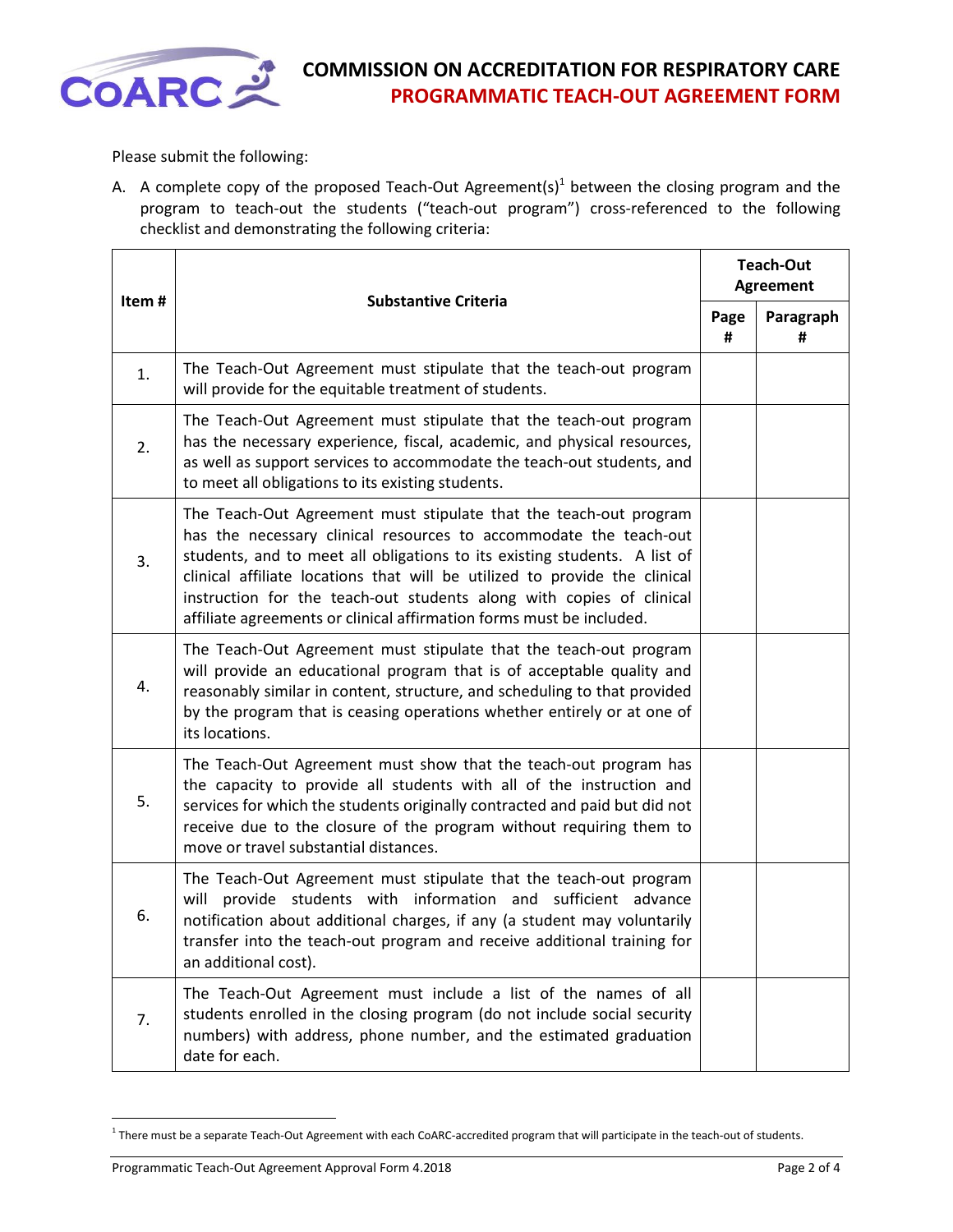

# **COARC** COMMISSION ON ACCREDITATION FOR RESPIRATORY CARE<br>
PROGRAMMATIC TEACH-OUT AGREEMENT FORM **PROGRAMMATIC TEACH-OUT AGREEMENT FORM**

| Item# | <b>Substantive Criteria</b>                                                                                                                                                                                                                                                                                                                                                                                                                                  | <b>Teach-Out</b><br><b>Agreement</b> |                |
|-------|--------------------------------------------------------------------------------------------------------------------------------------------------------------------------------------------------------------------------------------------------------------------------------------------------------------------------------------------------------------------------------------------------------------------------------------------------------------|--------------------------------------|----------------|
|       |                                                                                                                                                                                                                                                                                                                                                                                                                                                              | Page<br>#                            | Paragraph<br># |
| 8.    | The Teach-Out Agreement must describe where the teach-out will occur<br>- the closing program, the teach-out program, or a combination thereof.                                                                                                                                                                                                                                                                                                              |                                      |                |
| 9.    | The Teach-Out Agreement must state whether the teach-out program<br>intends to retain any faculty at the closing program or add additional<br>faculty for the purposes of the teach-out. A list of faculty responsible for<br>the teach-out program along with their qualifications must be included.<br>A schedule of time allocation between the administration of the teach-<br>out students' and existing students' education must also be included.     |                                      |                |
| 10.   | An attestation that the teach-out program will agree that if the closing<br>program terminates its teaching activities, the teach-out program will,<br>upon a set schedule, offer each student enrolled at the closing program<br>a reasonable opportunity to promptly resume and complete the course<br>of study, or a substantially similar course of study, in the geographic area<br>in which the closing program provided the original course of study. |                                      |                |
| 11.   | An attestation that the closing program shall provide notice in a timely<br>manner to each student of the availability of the teach-out and<br>effectively advertise the availability of a teach-out.                                                                                                                                                                                                                                                        |                                      |                |
| 12.   | An attestation that the teach-out program will provide information to<br>students enrolled at the closing program at their request with respect to<br>the teach-out program, facilities, faculty, equipment, services, policies<br>and practices, the manner and means by which it will accomplish the<br>teach-out, and other information pertinent to the teach-out.                                                                                       |                                      |                |
| 13.   | A clear description of the financial responsibilities of all parties.                                                                                                                                                                                                                                                                                                                                                                                        |                                      |                |
| 14.   | The Teach-Out Agreement must state whether, upon completion of the<br>program, the student will receive a degree from the teach-out<br>institution, or whether the degree will be awarded by the closing<br>institution.                                                                                                                                                                                                                                     |                                      |                |
| 15.   | The Teach-Out Agreement must indicate whether students who had<br>already enrolled but who had not yet started their course of study at the<br>closing program, and whether students who are on leave of absence<br>from the closing program, would be entitled to begin training or re-<br>enroll at the teach-out program.                                                                                                                                 |                                      |                |
| 16.   | The Teach-Out Agreement must state that the closing program will<br>provide teach-out program with copies of academic and financial aid<br>records for the students being taught-out.                                                                                                                                                                                                                                                                        |                                      |                |
| 17.   | The Teach-Out Agreement must require that the teach-out program shall<br>separately maintain records and document performance<br>under<br>accrediting standards for the students being taught-out.                                                                                                                                                                                                                                                           |                                      |                |